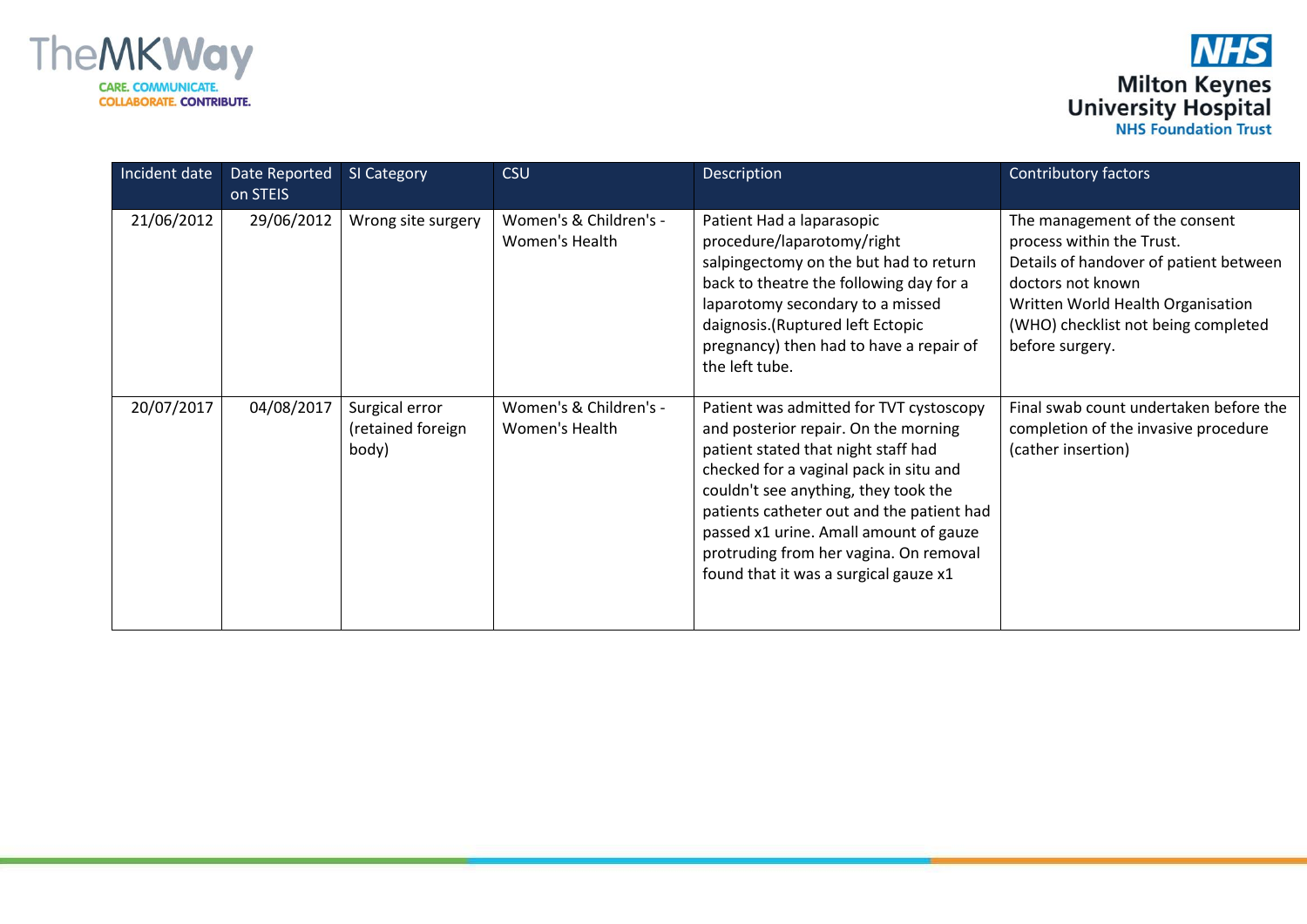

| 18/02/2018 | 21/02/2018 | Drug Incident<br>(administration of<br>medication by the<br>wrong route) | Medicine - Acute & Care<br>of the Elderly | Patient given oral solution Methadone in a<br>syringe driver                                                                                                                                                                         | Lack of knowledge of Methadone<br>administration other than oral.<br>Process of the second check carried out by<br>staff nurses<br>Communication - dr letter that accompanied<br>the patient but did not highlight sub-<br>cutaneous Methadone administration or<br>instructions for administration<br>Oral Methadone is not on the MK Formulary<br>Reduced staffing levels to establishment<br>The on-call pharmacist did not validate the<br>syringe driver prescription |
|------------|------------|--------------------------------------------------------------------------|-------------------------------------------|--------------------------------------------------------------------------------------------------------------------------------------------------------------------------------------------------------------------------------------|----------------------------------------------------------------------------------------------------------------------------------------------------------------------------------------------------------------------------------------------------------------------------------------------------------------------------------------------------------------------------------------------------------------------------------------------------------------------------|
| 15/04/2015 | 21/05/2015 | Surgical error<br>(wrong)<br>implant/prosthesis)                         | Surgery - Head & Neck                     | Implant power 22.50 inserted when<br>correct implant power should have been<br>25.50. Not recognised at time of<br>procedure but error was noted when the<br>patients notes were reviewed by<br>specialist grade for second implant. | Illegible handwriting on the whiteboard<br>may have contributed to the error<br>Operating staff within theatres did not<br>follow the checking procedure within<br>the theatres operational policy.                                                                                                                                                                                                                                                                        |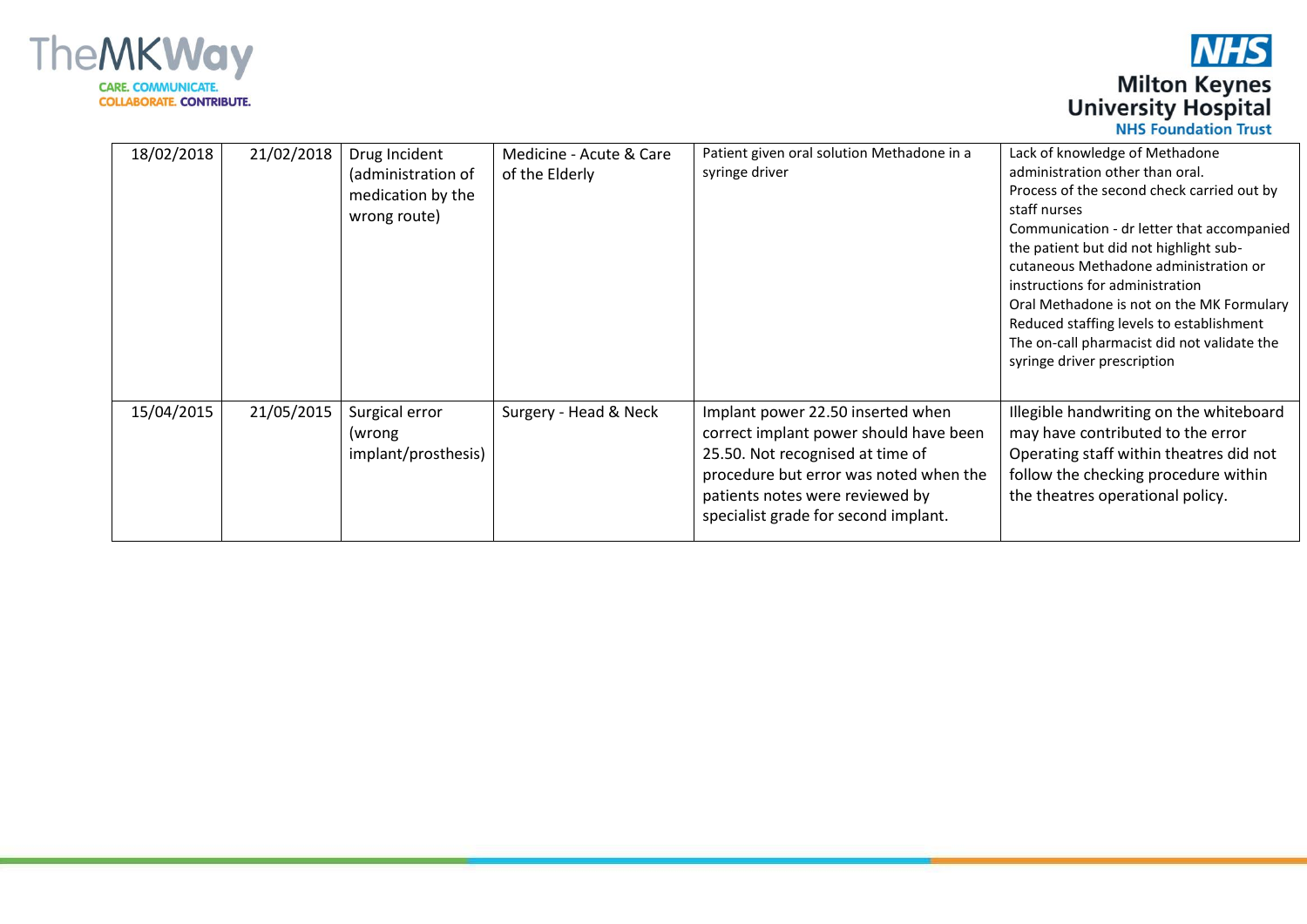

| 18/05/2018<br>08/06/2018<br><b>Surgical Error</b><br>Surgery - Head & Neck<br>Complicated dentition<br>A patient was reviewed in the MDT cleft<br>clinic. It was noticed that two the teeth<br>The photo was taken 8 months before<br>(wrong site<br>which were due to be extracted were still<br>surgery & filed historically in notes<br>surgery)<br>The responsible surgeon was not<br>present.<br>available for advice due to annual leave<br>Secondly a tooth which was not part of<br>Team did not have all of the relevant<br>the extraction plan had been removed.<br>information relating to the full<br>treatment plan on he day<br>The dental alignment on examination<br>under anaesthesia did not reflect the<br>notes or x-ray<br>The notation of the teeth in the clinical<br>notes was confusing in that<br>supernumery teeth were also being<br>noted as lateral incisor teeth and vice<br>versa. |  |  |  |
|--------------------------------------------------------------------------------------------------------------------------------------------------------------------------------------------------------------------------------------------------------------------------------------------------------------------------------------------------------------------------------------------------------------------------------------------------------------------------------------------------------------------------------------------------------------------------------------------------------------------------------------------------------------------------------------------------------------------------------------------------------------------------------------------------------------------------------------------------------------------------------------------------------------------|--|--|--|
|                                                                                                                                                                                                                                                                                                                                                                                                                                                                                                                                                                                                                                                                                                                                                                                                                                                                                                                    |  |  |  |
|                                                                                                                                                                                                                                                                                                                                                                                                                                                                                                                                                                                                                                                                                                                                                                                                                                                                                                                    |  |  |  |
|                                                                                                                                                                                                                                                                                                                                                                                                                                                                                                                                                                                                                                                                                                                                                                                                                                                                                                                    |  |  |  |
|                                                                                                                                                                                                                                                                                                                                                                                                                                                                                                                                                                                                                                                                                                                                                                                                                                                                                                                    |  |  |  |
|                                                                                                                                                                                                                                                                                                                                                                                                                                                                                                                                                                                                                                                                                                                                                                                                                                                                                                                    |  |  |  |
|                                                                                                                                                                                                                                                                                                                                                                                                                                                                                                                                                                                                                                                                                                                                                                                                                                                                                                                    |  |  |  |
|                                                                                                                                                                                                                                                                                                                                                                                                                                                                                                                                                                                                                                                                                                                                                                                                                                                                                                                    |  |  |  |
|                                                                                                                                                                                                                                                                                                                                                                                                                                                                                                                                                                                                                                                                                                                                                                                                                                                                                                                    |  |  |  |
|                                                                                                                                                                                                                                                                                                                                                                                                                                                                                                                                                                                                                                                                                                                                                                                                                                                                                                                    |  |  |  |
|                                                                                                                                                                                                                                                                                                                                                                                                                                                                                                                                                                                                                                                                                                                                                                                                                                                                                                                    |  |  |  |
|                                                                                                                                                                                                                                                                                                                                                                                                                                                                                                                                                                                                                                                                                                                                                                                                                                                                                                                    |  |  |  |
|                                                                                                                                                                                                                                                                                                                                                                                                                                                                                                                                                                                                                                                                                                                                                                                                                                                                                                                    |  |  |  |
|                                                                                                                                                                                                                                                                                                                                                                                                                                                                                                                                                                                                                                                                                                                                                                                                                                                                                                                    |  |  |  |
|                                                                                                                                                                                                                                                                                                                                                                                                                                                                                                                                                                                                                                                                                                                                                                                                                                                                                                                    |  |  |  |
|                                                                                                                                                                                                                                                                                                                                                                                                                                                                                                                                                                                                                                                                                                                                                                                                                                                                                                                    |  |  |  |
|                                                                                                                                                                                                                                                                                                                                                                                                                                                                                                                                                                                                                                                                                                                                                                                                                                                                                                                    |  |  |  |
|                                                                                                                                                                                                                                                                                                                                                                                                                                                                                                                                                                                                                                                                                                                                                                                                                                                                                                                    |  |  |  |
|                                                                                                                                                                                                                                                                                                                                                                                                                                                                                                                                                                                                                                                                                                                                                                                                                                                                                                                    |  |  |  |
|                                                                                                                                                                                                                                                                                                                                                                                                                                                                                                                                                                                                                                                                                                                                                                                                                                                                                                                    |  |  |  |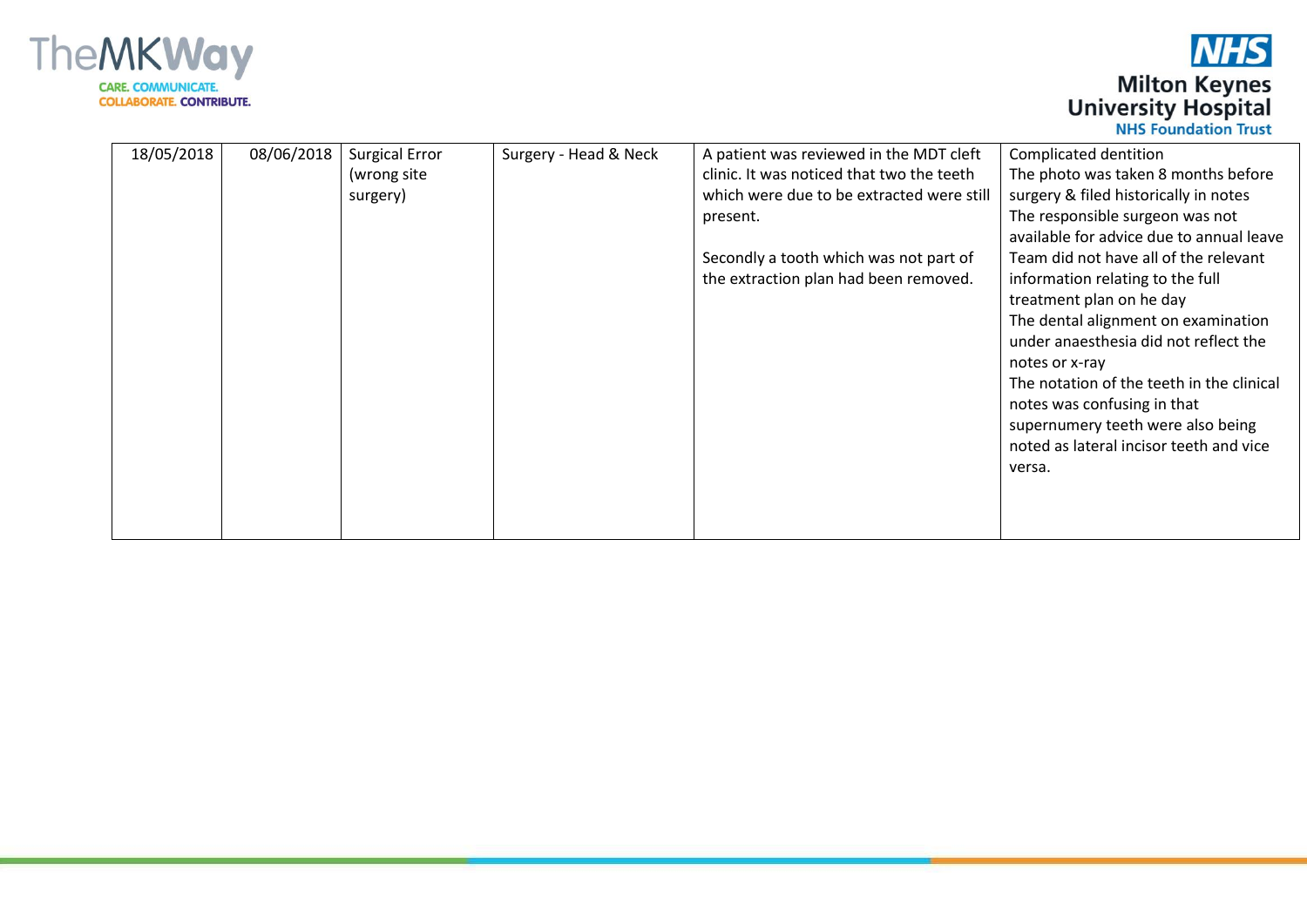

| 14/06/2017 | 26/06/2017 | Surgical error<br>(wrong<br>implant/prosthesis) | Surgery - Musculoskeletal | As I was submitting data to the National<br>Joint Registry - I noted that there was a<br>mismatch of implants used on a trauma<br>patient who undergone a hybrid<br>(uncemented cup with cemented stem)<br>total hip replacement. The cemented<br>femoral component made by Stryker was<br>used with a femoral head component<br>made by Biomet. These two components<br>should not be matched for this procedure<br>because of their taper difference. | Communication<br>Once removed from the packaging staff<br>are not able to identify that non<br>compatible component parts are being<br>inserted since they look very similar and<br>the prosthetic head would still fit into<br>the cup peri-operatively<br>There was a junior Scrub Team in<br>theatre that day who were less familiar<br>with the equipment and<br>prosthesis/implants<br>The World Health Organisation (WHO)<br>checklist 'Time out' requires<br>confirmation that staff have everything<br>they need to proceed but there is no<br>specific checks on the correct<br>equipment or prosthesis/implants, and<br>there is not documented formalisation<br>of prosthesis/implant insertion at the<br>'Sign Out'<br>There is no documented checking of the<br>prosthesis/implants or signature of<br>compatibility by the surgeon<br>The Surgeon when verbalising<br>agreement on the prosthesis in theatres<br>before the boxes are opened is<br>undertaking this from within the laminar<br>flow 'curtains' making visibility of the |
|------------|------------|-------------------------------------------------|---------------------------|---------------------------------------------------------------------------------------------------------------------------------------------------------------------------------------------------------------------------------------------------------------------------------------------------------------------------------------------------------------------------------------------------------------------------------------------------------|-------------------------------------------------------------------------------------------------------------------------------------------------------------------------------------------------------------------------------------------------------------------------------------------------------------------------------------------------------------------------------------------------------------------------------------------------------------------------------------------------------------------------------------------------------------------------------------------------------------------------------------------------------------------------------------------------------------------------------------------------------------------------------------------------------------------------------------------------------------------------------------------------------------------------------------------------------------------------------------------------------------------------------------------------------|
|            |            |                                                 |                           |                                                                                                                                                                                                                                                                                                                                                                                                                                                         | wording on boxes less clear<br>More than one system of prosthesis is<br>used in the Trust to be best meet                                                                                                                                                                                                                                                                                                                                                                                                                                                                                                                                                                                                                                                                                                                                                                                                                                                                                                                                             |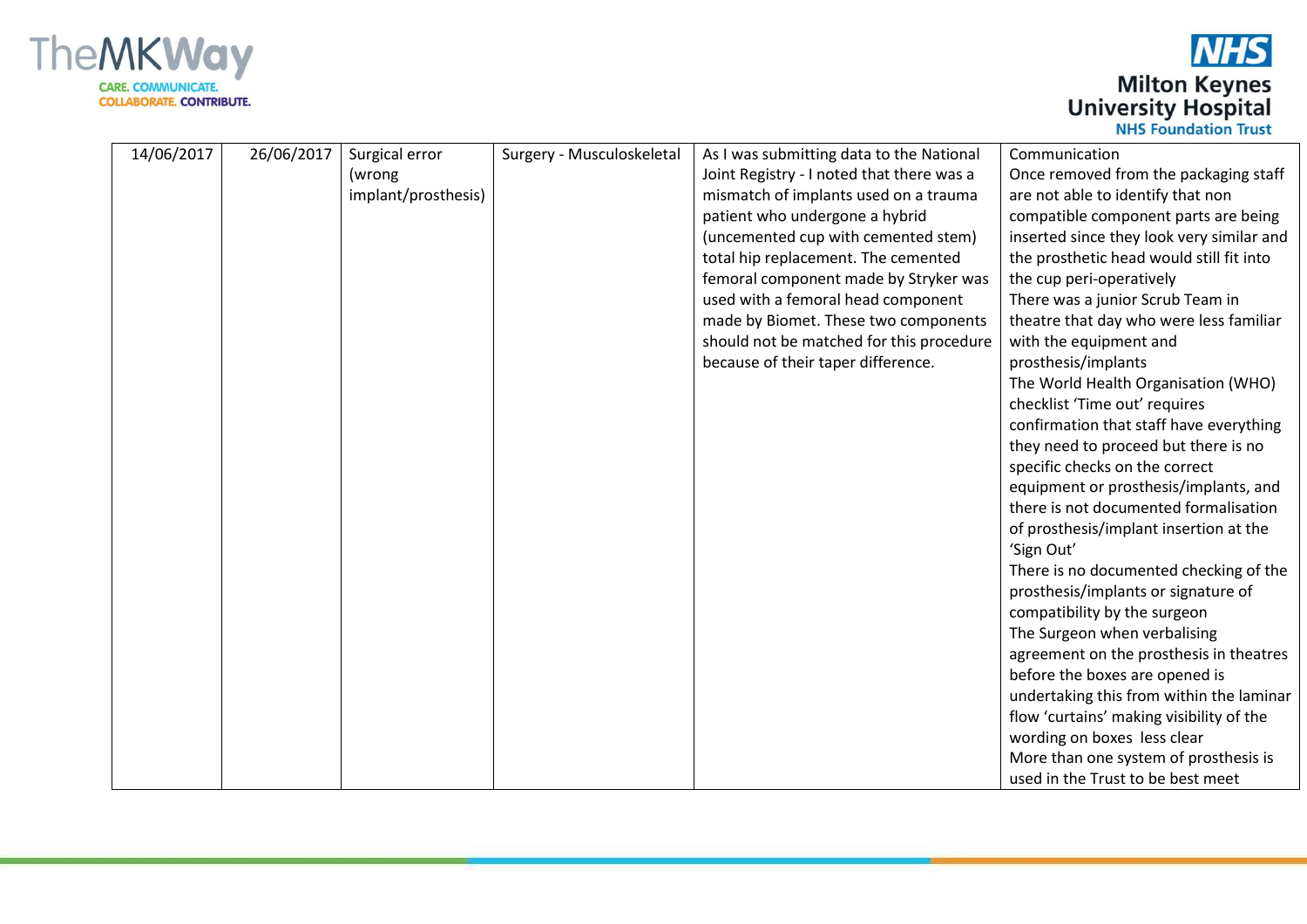



|  |  |  | patients' needs                       |
|--|--|--|---------------------------------------|
|  |  |  | The Scrub Nurse and SN have both      |
|  |  |  |                                       |
|  |  |  | confirmed that they were not aware of |
|  |  |  | the incompatibility of stem/head      |
|  |  |  | mismatches                            |
|  |  |  |                                       |
|  |  |  |                                       |
|  |  |  |                                       |
|  |  |  |                                       |
|  |  |  |                                       |
|  |  |  |                                       |
|  |  |  |                                       |
|  |  |  |                                       |
|  |  |  |                                       |
|  |  |  |                                       |
|  |  |  |                                       |
|  |  |  |                                       |
|  |  |  |                                       |
|  |  |  |                                       |
|  |  |  |                                       |
|  |  |  |                                       |
|  |  |  |                                       |
|  |  |  |                                       |
|  |  |  |                                       |
|  |  |  |                                       |
|  |  |  |                                       |
|  |  |  |                                       |
|  |  |  |                                       |
|  |  |  |                                       |
|  |  |  |                                       |
|  |  |  |                                       |
|  |  |  |                                       |
|  |  |  |                                       |
|  |  |  |                                       |
|  |  |  |                                       |
|  |  |  |                                       |
|  |  |  |                                       |
|  |  |  |                                       |
|  |  |  |                                       |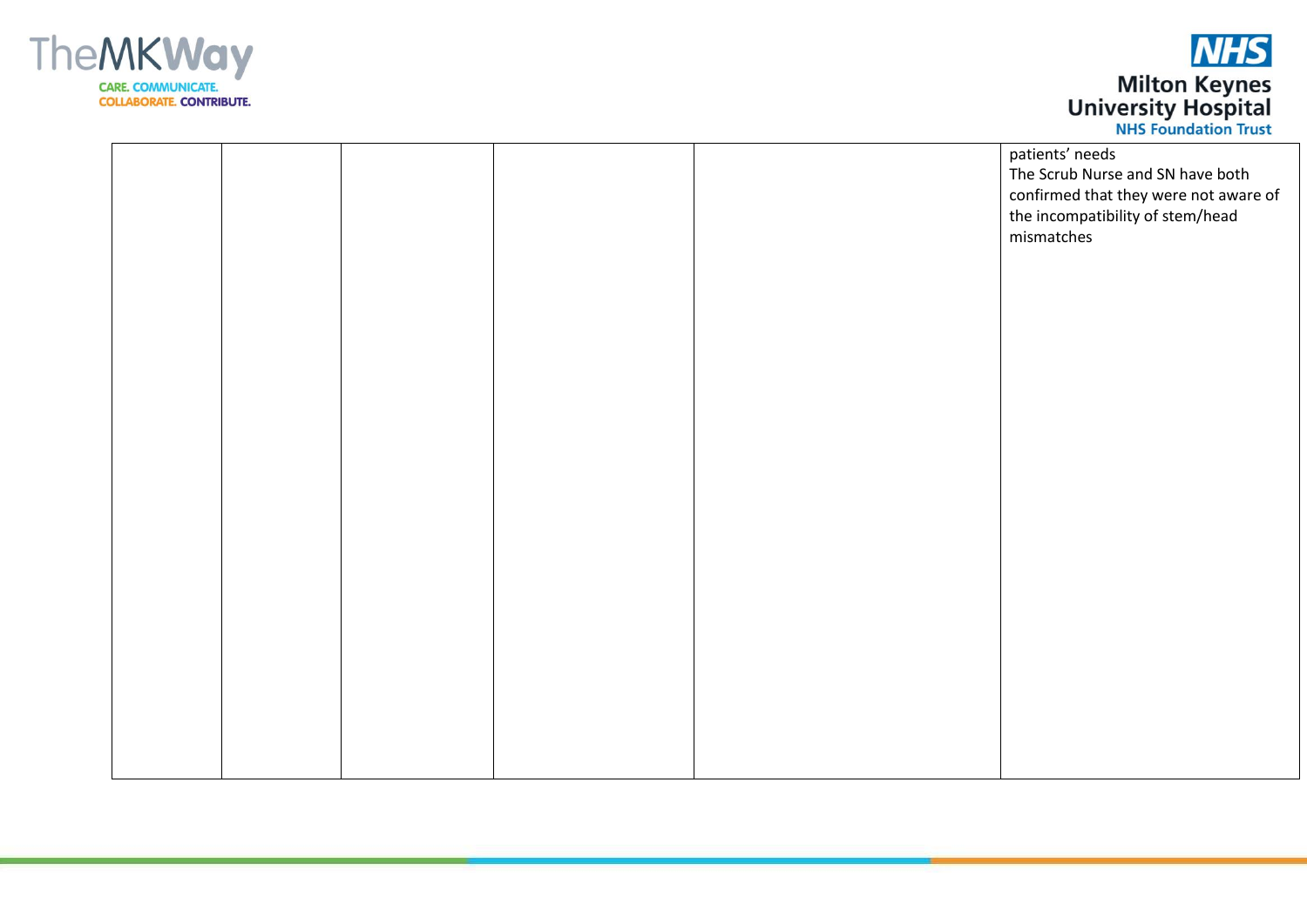

**NHS Milton Keynes**<br>University Hospital

|            |            |                                              |                                          |                                                                                                                                                 | <b>INIIJI UUHUALIVII HUJU</b>                                                                                                                                                                                                                                                                                                                                                                                                                                                                                                                                                 |
|------------|------------|----------------------------------------------|------------------------------------------|-------------------------------------------------------------------------------------------------------------------------------------------------|-------------------------------------------------------------------------------------------------------------------------------------------------------------------------------------------------------------------------------------------------------------------------------------------------------------------------------------------------------------------------------------------------------------------------------------------------------------------------------------------------------------------------------------------------------------------------------|
| 29/03/2017 | 31/03/2017 | Wrong site surgery                           | Surgery - General Surgery                | Patient scheduled and consented for left<br>ureteric stent insertion.<br>During sign out noted that stent had<br>been inserted to right ureter. | The procedure took place on a day<br>when the locum staff grade was very<br>busy and he felt under pressure<br>Legibility of the consent form<br>Communication - surgeon/radiographer<br>Staff do feel able to challenge senior<br>staff however there are occasions when<br>challenging colleagues is especially<br>difficult when interventions are out of<br>their scope of practice.                                                                                                                                                                                      |
| 16/10/2012 | 30/10/2012 | Surgical error<br>(retained foreign<br>body) | Women's & Children's -<br>Women's Health | Mothers partner phoned labour ward to<br>say partner has passed a swab.<br>Confirmed/retrieved vaginal pack.                                    | WHO surgical safety checklist is not<br>routinely used for this type of procedure<br>Another urgent operation was being<br>planned in a second theatre to which<br>staff were required for<br>FY2 was being supervised by the SrT 6<br>who was present during the suturing<br>however did leave for a short period to<br>ascertain whether the next patient had<br>been anaesthetised<br>All on call doctors, for Obstetrics and<br>Gynaecology (O & G), cover both<br>Obstetric and Gynaecology patients<br>therefore it is possible to be unavailable<br>for some patients. |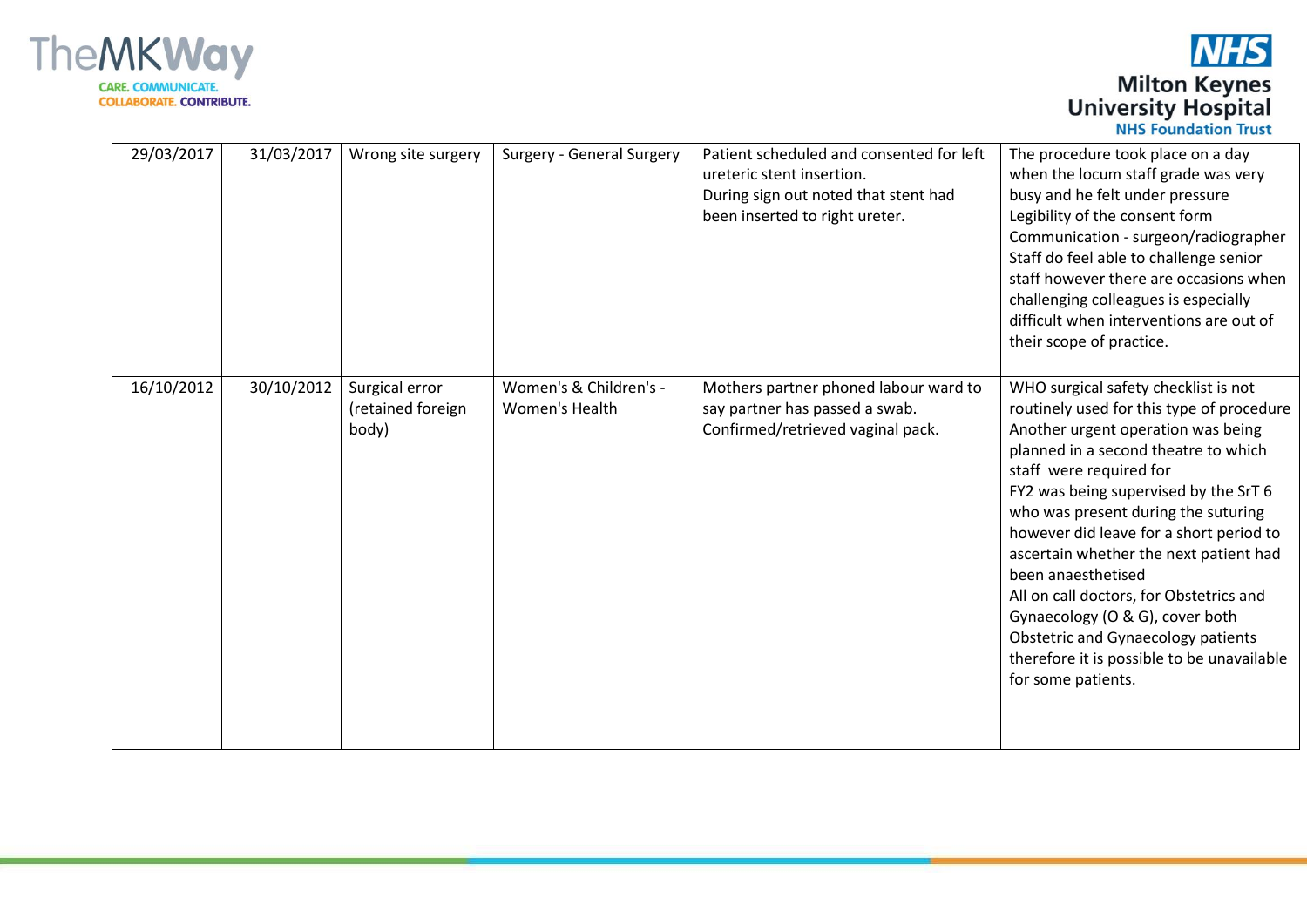

| 05/12/2018 | 07/12/2018 | Surgical error<br>(retained foreign<br>body)                                             | Women's & Children's -<br>Women's Health                        | Retained swab post Kiwi delivery &<br>suturing of tear                                                                                                                                                                                                                                                                               | Locum registrar<br>Missing swab not escalated<br>Whiteboard not used to count swabs<br>Communication -handovers<br>Perineal Trauma and repair guideline<br>not followed<br>Staff awareness of checking process                                                                                                               |
|------------|------------|------------------------------------------------------------------------------------------|-----------------------------------------------------------------|--------------------------------------------------------------------------------------------------------------------------------------------------------------------------------------------------------------------------------------------------------------------------------------------------------------------------------------|------------------------------------------------------------------------------------------------------------------------------------------------------------------------------------------------------------------------------------------------------------------------------------------------------------------------------|
| 08/06/2018 | 12/06/2018 | Drug Incident<br>(overdose of<br>insulin due to<br>abbreviations or<br>incorrect device) | Medicine - Internal<br>Medicine                                 | Patient was given 4 mls of Actrapid<br>instead of 4 units, subcutaneously.                                                                                                                                                                                                                                                           | Lack of knowledge of insulin<br>administration from a vial and the<br>difference between volume and units<br>Communication - seeking of advice<br>Staff nurse did not use effectively use<br>the manufacturer's information<br>provided clearly on the packaging of<br>Actrapid to calculate the volume needed               |
| 18/09/2017 | 21/09/2017 | Wrong site surgery                                                                       | Core Clinical & Support<br>Services - Diagnostic &<br>Screening | The patient was admitted electively for a<br>CT guided biopsy for the right lung<br>mass. Post biopsy he developed<br>pneumothorax. He was then<br>repositioned from a prone position he<br>had been for the biopsy to a supine<br>position. This led to incorrect assessment<br>and had a chest drain inserted in the left<br>lung. | Emergency chest drain insertion<br>Chaotic emergency situation with<br>multiple staff involvement in a small CT<br>scanner is not designed for the peri-<br>arrest patients, which could have<br>contributed to an already pressured<br>situation<br>There was a change of clinician<br>performing the chest drain insertion |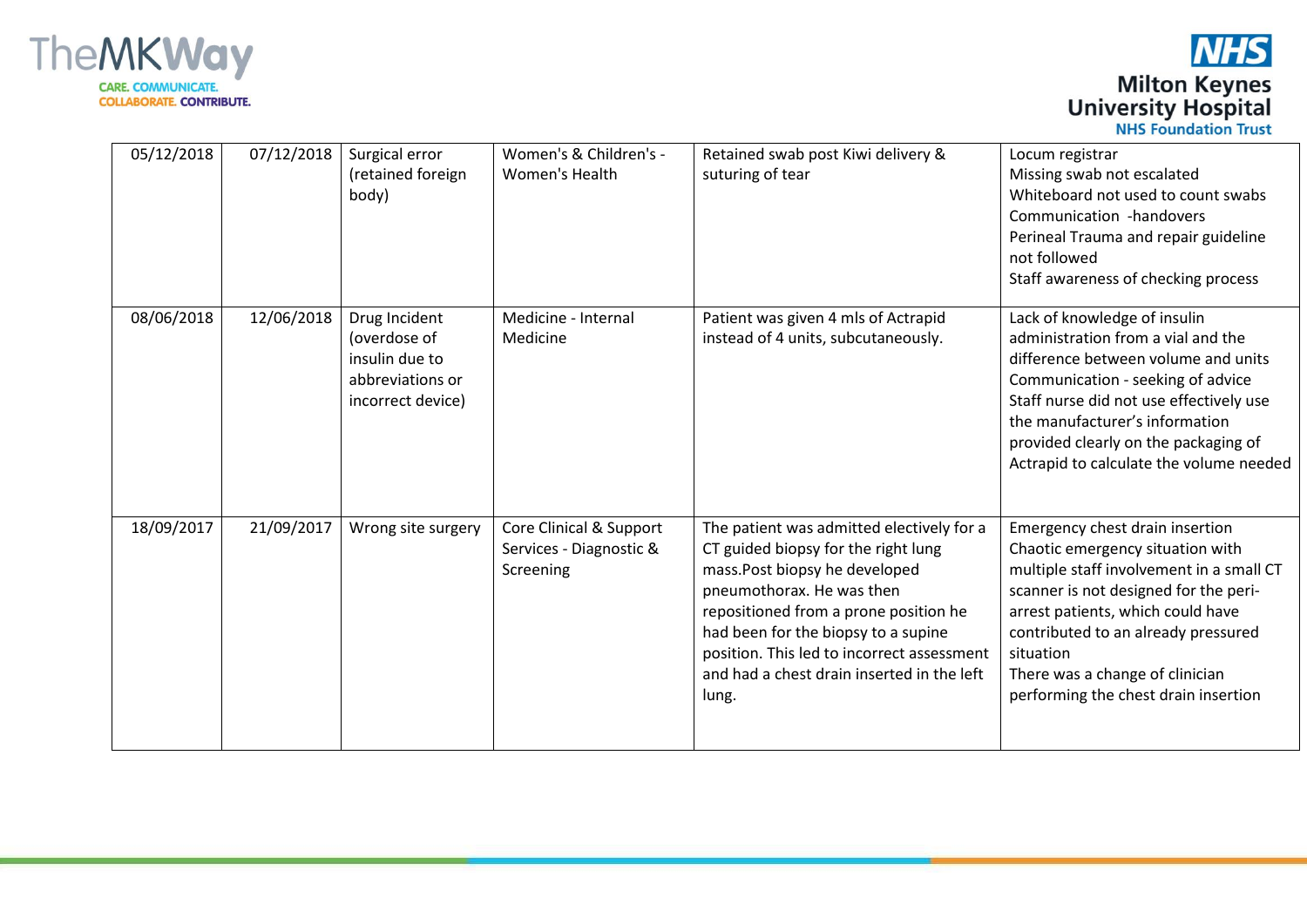

| 23/06/2014 | 23/03/2016 | Wrong site surgery                           | Surgery - Head & Neck                    | Complaint received from the parents of a<br>child in 2015 advising their child had<br>come in for a biopsy on a lymph node on<br>her neck. The result of this was that part<br>of the thyroid gland was removed and<br>damage was caused to the voice box. | In small children with lymph nodes it<br>can be quite difficult to identify and<br>differentiate between the various<br>tissues. This type of surgery does not<br>utilise imaging or ultra sound control.                                                                                                                                                                                                                                                                                                                                                                                                                                                                                                                                                                                                              |
|------------|------------|----------------------------------------------|------------------------------------------|------------------------------------------------------------------------------------------------------------------------------------------------------------------------------------------------------------------------------------------------------------|------------------------------------------------------------------------------------------------------------------------------------------------------------------------------------------------------------------------------------------------------------------------------------------------------------------------------------------------------------------------------------------------------------------------------------------------------------------------------------------------------------------------------------------------------------------------------------------------------------------------------------------------------------------------------------------------------------------------------------------------------------------------------------------------------------------------|
| 30/04/2014 | 02/05/2014 | Surgical error<br>(retained foreign<br>body) | Women's & Children's -<br>Women's Health | Woman said she had felt something<br>coming out of her vagina, the midwife<br>checked and found a tampon which had<br>been insitu since repair                                                                                                             | Tampon removal was not formally<br>checked by a vaginal/perianal sweep on<br>completion of suturing by the Registrar<br>Trust's Perineal Trauma and Care policy<br>is not explicit with regards to<br>swab/tampon/needle counts and whose<br>responsibility this is<br>Documentation<br>White board not used for swab/tampon<br>count<br>Communications between all staff<br>The swab count was undertaken by the<br>midwife and student midwife. The<br>Registrar did not count the swabs since<br>from her perspective a second perineal<br>suturing pack had not been opened and<br>the initial count was undertaken by the<br>midwife and the student midwife<br>The tampon was not correctly inserted<br>in line with Royal College of<br>Midwives/Royal College of Obstetrician<br>and Gynaecologists guidelines |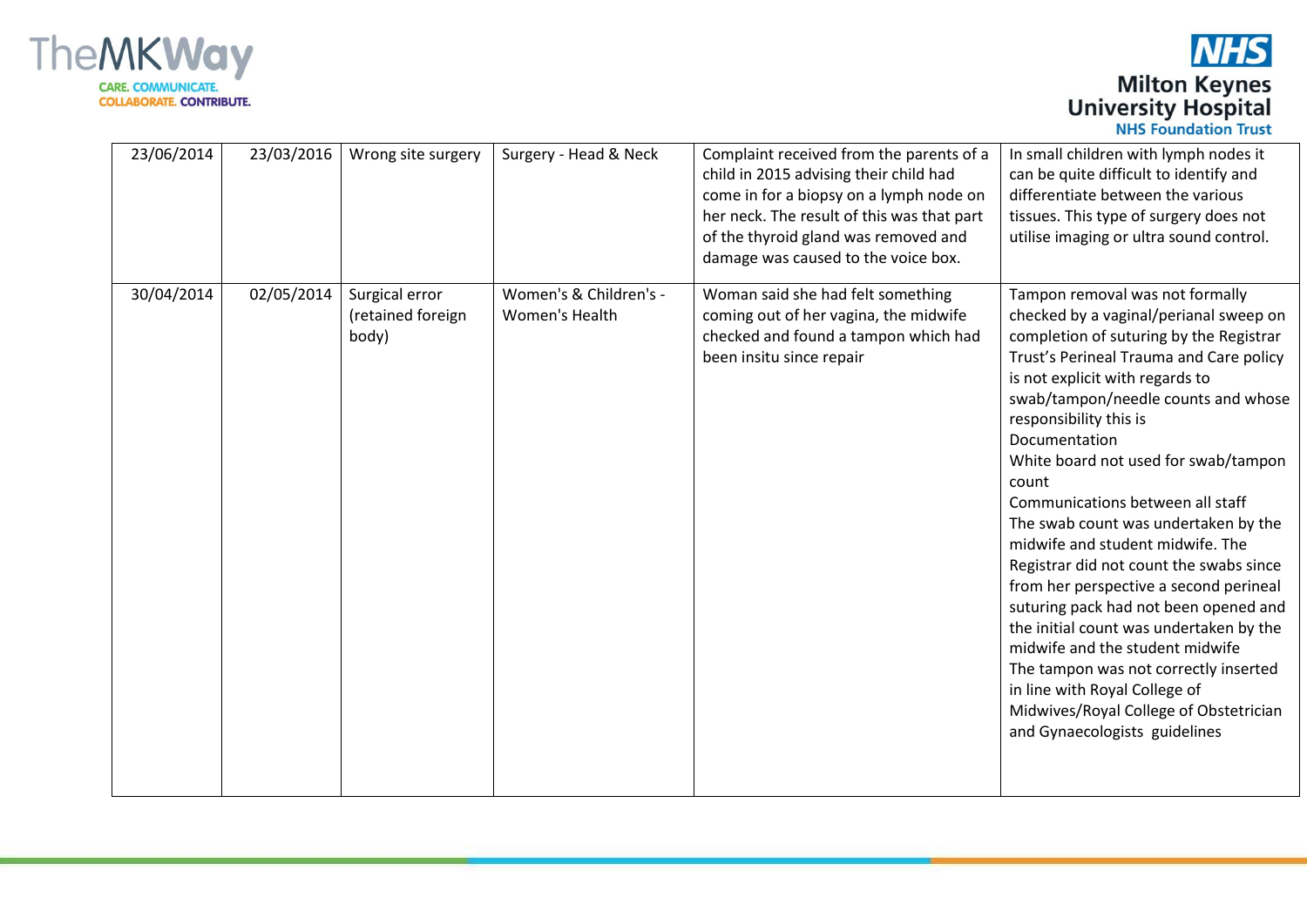

| 16/07/2015 | 17/07/2015 | Surgical error | Surgery - Musculoskeletal | Patient consented for medial release left | Consultant Orthopaedic Surgeon did not    |
|------------|------------|----------------|---------------------------|-------------------------------------------|-------------------------------------------|
|            |            | (wrong site    |                           | elbow. Procedure caried out was lateral   | complete the consent form or mark the     |
|            |            | surgery)       |                           | release left elbow.                       | patient pre-operatively (which is their   |
|            |            |                |                           |                                           | usual practice) since they were helping a |
|            |            |                |                           |                                           | colleague with another complex            |
|            |            |                |                           |                                           | operative case which over ran. These      |
|            |            |                |                           |                                           | were both later checked and confirmed     |
|            |            |                |                           |                                           | as correct                                |
|            |            |                |                           |                                           | The WHO "Time Out" (final check) was      |
|            |            |                |                           |                                           | undertaken before the Consultant          |
|            |            |                |                           |                                           | Surgeon went to scrub. The WHO            |
|            |            |                |                           |                                           | Surgical Safety Checklist notes that      |
|            |            |                |                           |                                           | "Time out" should be read out loud        |
|            |            |                |                           |                                           | before the start of the surgical          |
|            |            |                |                           |                                           | intervention e.g. before knife to skin.   |
|            |            |                |                           |                                           | The Theatre Operational Policy            |
|            |            |                |                           |                                           | appendix for the WHO notes that "Time     |
|            |            |                |                           |                                           | out" to be undertaken before skin         |
|            |            |                |                           |                                           | incision                                  |
|            |            |                |                           |                                           | The Registrar was called away and         |
|            |            |                |                           |                                           | hence was not in theatre during the       |
|            |            |                |                           |                                           | procedure - they may have noticed the     |
|            |            |                |                           |                                           | wrong site if present in Theatre at the   |
|            |            |                |                           |                                           | time of the incision                      |
|            |            |                |                           |                                           |                                           |
|            |            |                |                           |                                           |                                           |
|            |            |                |                           |                                           |                                           |
|            |            |                |                           |                                           |                                           |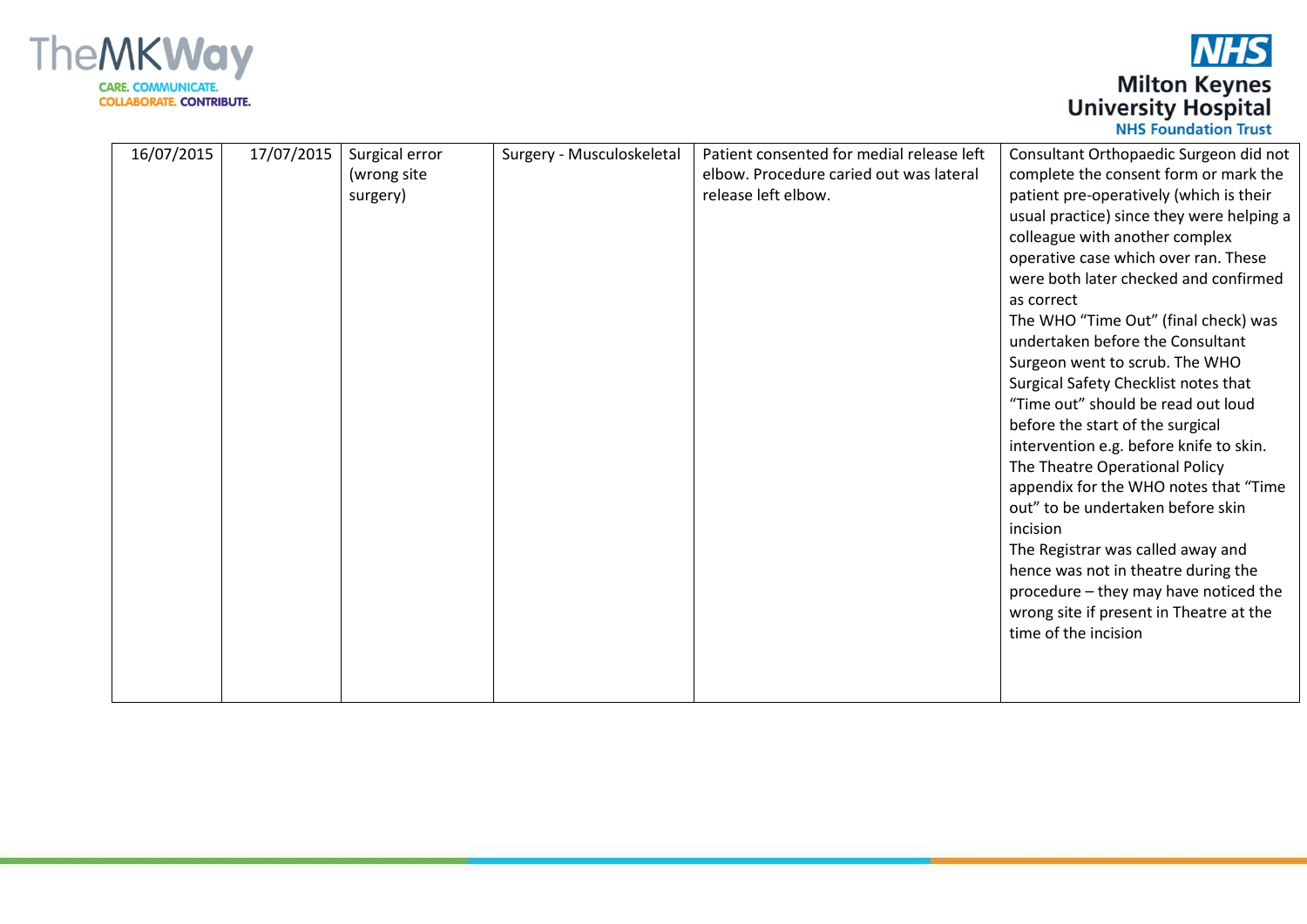

| 08/12/2016 | 09/12/2016 | Falls from poorly<br>restricted windows | Medicine - Specialty<br>Medicine | Patient allegedly removed safety stop<br>from window in bay, opened window and<br>climbed out and fell from first level to<br>ground. Significant fracture to left lower<br>leg and fractured right lower leg | Patient agitation & withdrawl from<br>alcohol<br>There is no evidence of an appropriate<br>risk assessment being completed to<br>include moving the patient to another<br>bed space, the provision of 1:1 care,<br>potential of slips, trips and falls, from<br>height as required by Health & Safety<br>legislation and Trust Falls policy<br>There is no evidence of an assessment<br>of the window (following the patient's<br>initial attempt to get out) to include the<br>restrictors being in place (as per Estates<br>and Facilities/EFA alerts and Health and<br>Safety Executive/SE guidance) and the<br>feasibility of the patient being able to<br>get out via that route.<br>There was no robust maintenance<br>programme in place in relation to the<br>checking of window restrictors |
|------------|------------|-----------------------------------------|----------------------------------|---------------------------------------------------------------------------------------------------------------------------------------------------------------------------------------------------------------|------------------------------------------------------------------------------------------------------------------------------------------------------------------------------------------------------------------------------------------------------------------------------------------------------------------------------------------------------------------------------------------------------------------------------------------------------------------------------------------------------------------------------------------------------------------------------------------------------------------------------------------------------------------------------------------------------------------------------------------------------------------------------------------------------|
|            |            |                                         |                                  |                                                                                                                                                                                                               |                                                                                                                                                                                                                                                                                                                                                                                                                                                                                                                                                                                                                                                                                                                                                                                                      |